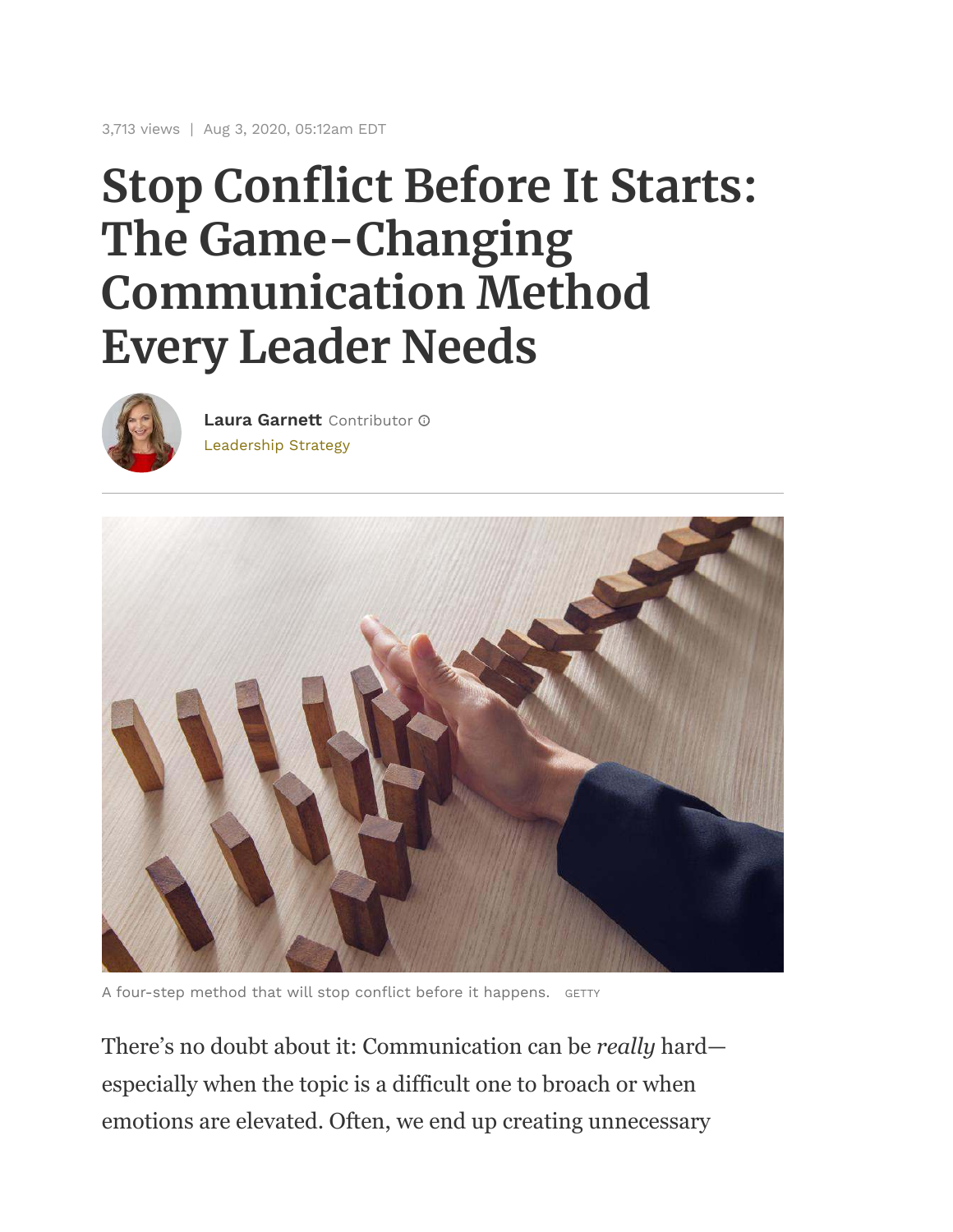conflicts that cause our productivity to nosedive and our issues to become even more tangled and unresolved.

Alexandra Jamieson and Bob Gower are here to change that with their book, *Radical Alignment: How to Have Game-Changing [Conversations That Will Transform Your Business and Your Life](https://www.goodreads.com/book/show/52079355-radical-alignment)*. A happily married couple and two dear friends of mine, Jamieson and Gower have developed the All-In Method (AIM), a communications framework that allows organizations, teams, couples, families and more share their thoughts and reach a common ground before conflict escalates, so everyone can move forward effectively with alignment and trust.

How does this work, and how can leaders best leverage it with their teams? I interviewed Jamieson and Gower to dig in.

**Laura Garnett:** The AIM methodology is a four-step process that asks each participant to express their thoughts on a topic for each step: Intentions, Concerns, Boundaries and Dreams. When should someone use AIM? Is it meant to defuse conflict or to avoid it altogether?

 $\hat{\phantom{1}}$ 

## **Recommended For You**

**[7 Signs Someone Will Be Successful](https://www.forbes.com/sites/jodiecook/2020/08/03/7-signs-someone-will-be-successful/) [The 'If-Then' Rule Can Triple Your Chances Of Career Success](https://www.forbes.com/sites/bryanrobinson/2020/08/02/the-if-then-rule-can-triple-your-chances-of-career-success/) [The Best Leaders Do This One Thing, Even When It's Hard](https://www.forbes.com/sites/amyblaschka/2020/08/03/the-best-leaders-do-this-one-thing-even-when-its-hard/)**

**Alexandra Jamison and Bob Gower:** The method is meant to provide clarity and to increase the amount and quality of information you use to make decisions. We suggest using it by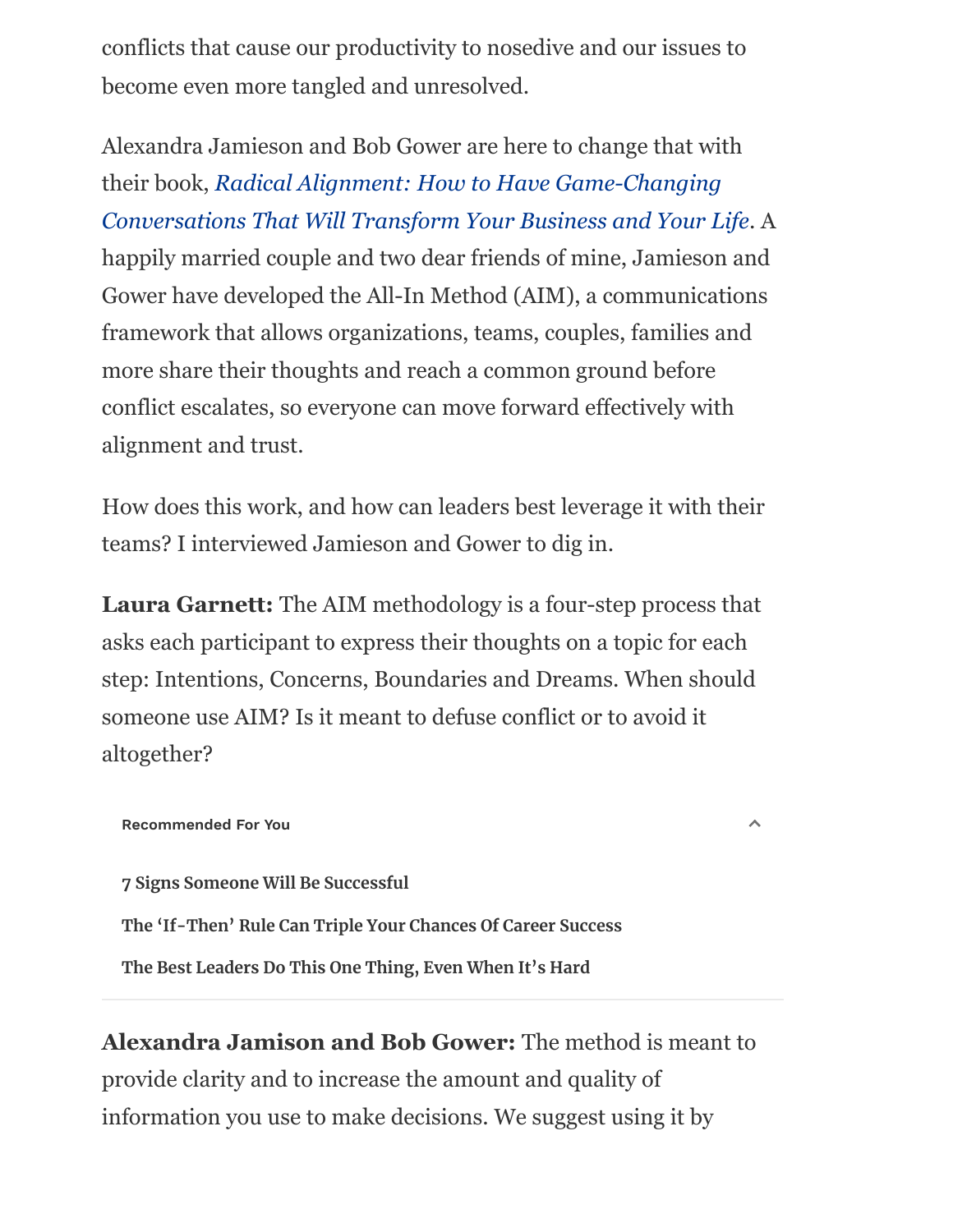yourself, as a journaling exercise, whenever you feel conflicted or unsure about a relationship or situation you find yourself in.

It is best used with others *before* tension is high. We like to use it before starting high-stakes projects or making significant decisions. The power of the method is that it forces us to have difficult conversations before conflict develops. It identifies potential relational landmines and helps us create rules to avoid them altogether or to detonate them in a controlled environment without a sense of urgency.

AIM is also a powerful way to lead with empathy, both personally and professionally. When you invite someone to have a potentially tough conversation, and provide them with this simple structure, the other people can relax because there is a map you're both following.

Garnett: Are there any best practices for what to do after you go through the steps with someone? Do you take notes or use the information to reference at a later date?

**Jamieson and Gower:** AIM is all about the process, not about the artifact, so we don't emphasize taking or preserving notes. We want participants to be fully present and listening to each other so an overemphasis on note-taking can get in the way.

That said, one of our favorite ways to run the process with teams is to give everyone a few minutes to sit with each prompt and put their responses on Post-it notes—one idea per note and as many notes per question as they like. In this age of remote work, a tool like [Mural](https://www.mural.co/) is perfect for this.

We put the notes up on a wall and have each person provide some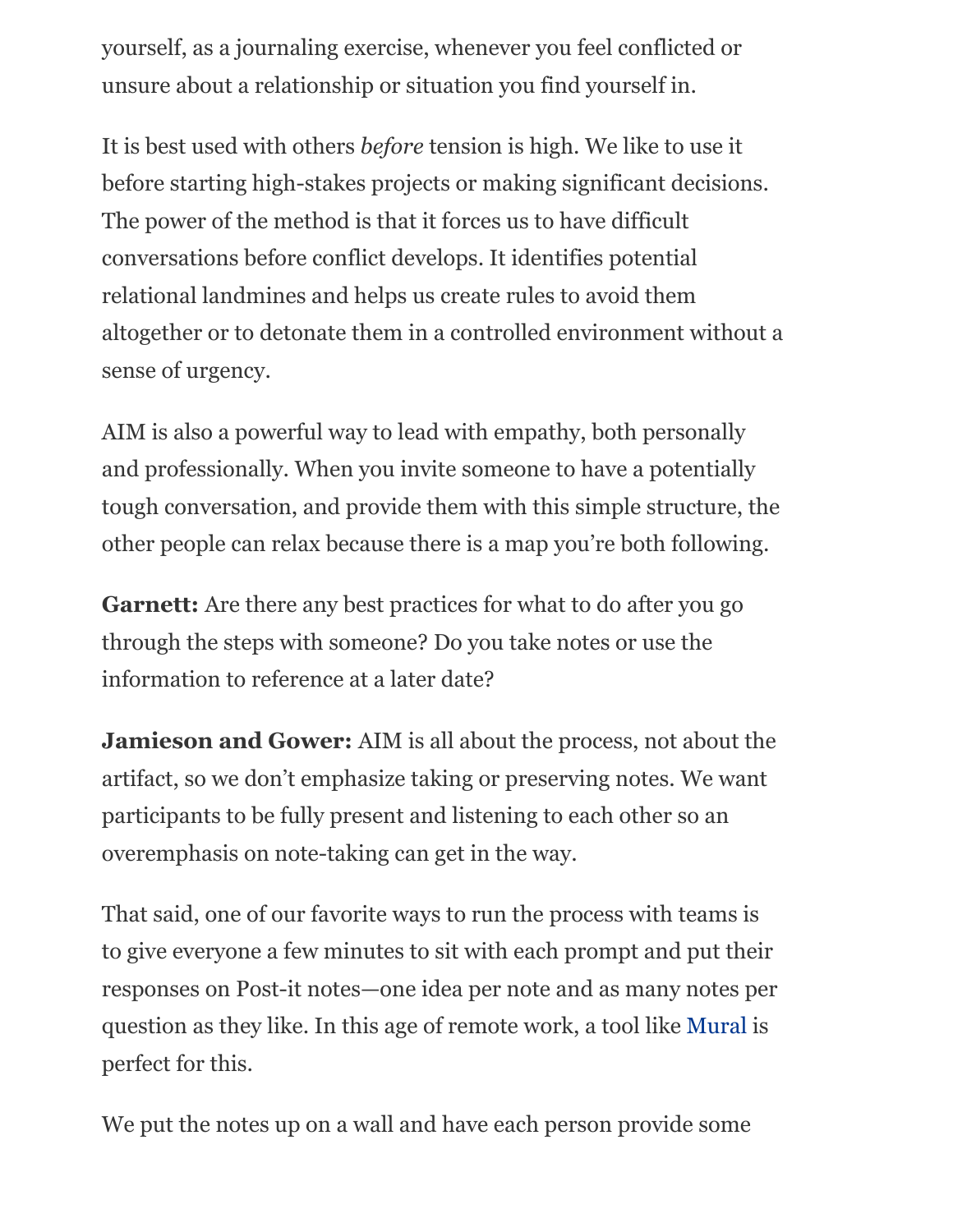narrative to their responses. Having all the notes on a wall like this allows us to ask questions that nudge us to deeper levels of understanding, such as: What do you notice? What themes do you see? Are there any responses that surprise you?

**Garnett:** What do you do when you have team members or partners who refuse to go through the AIM process with you?

**Jamieson and Gower:** This is good information to have and likely signals a lack of trust or psychological safety. If you are a leader and your team is not willing to be vulnerable with you, they likely have a good reason—and that reason may be you. The same goes for your partner.

We can't force anyone to engage in this kind of vulnerable dialog with us. The key is to be inviting and to make space for each person to participate at the level they feel most comfortable.

Both personally and professionally, we have seen that some people are just unwilling to enter into a high-stakes conversation "in good faith," meaning they aren't open to truly hearing your side, or they are so combative or defensive from the start that there seems to be little opportunity for true connection.

Bringing in an outside facilitator to set the stage and keep the meeting on track and free from personal agenda can make all the difference. Also, challenging yourself to go first and set an example for the level of vulnerability can be helpful.

**Garnett:** In a time of increased polarization, do you feel like you can use this method to increase participants' understanding of issues like race and equality?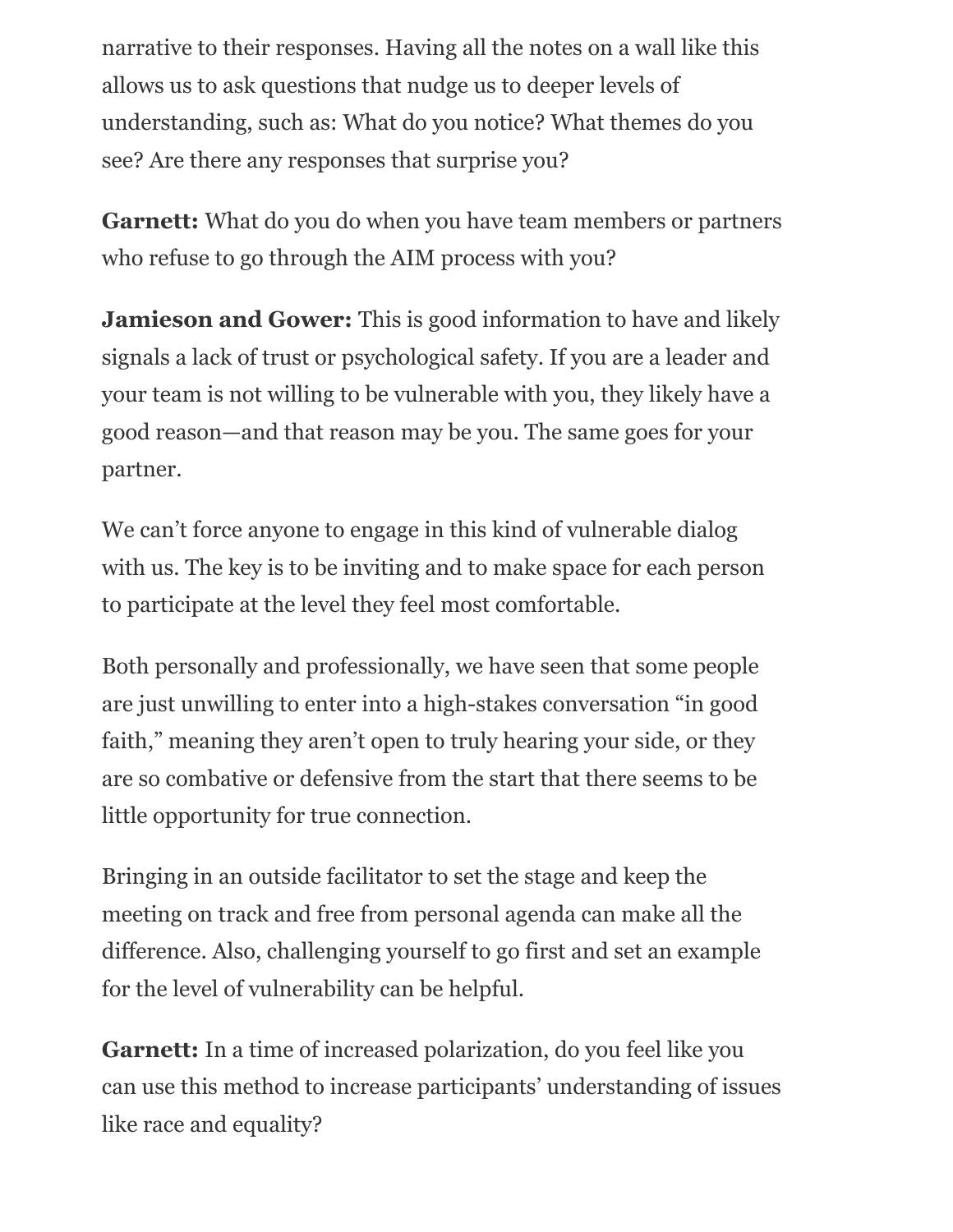**Jamieson and Gower:** The goal of the method is to give everyone equal space to be heard and to allow for difficult conversations to happen. And many of the difficult conversations happening now are about race, gender, health and equality.

While we are neither anti-racism teachers nor diversity, equity and inclusion experts, we have heard from several people who have used the AIM method to have these conversations with family and friends.

We believe that creating a space for deep listening and empathy is vital to creating more inclusive and equitable spaces. However, understanding and empathy alone are not sufficient. We also need to make changes and take action.

**Garnett:** What has been one of your most powerful outcomes of using this methodology with work or your personal life?

**Jamieson and Gower:** For me (Bob) it has allowed me to learn how to listen without needing to change anything. Previously, when someone would offer an opinion that countered my own, I'd often get triggered and feel like I needed to fix the situation in some ways. Developing my own deep listening skills—which means seeking to understand even when you don't approve—has helped find solutions to difficult interpersonal situations that at first seemed impossible.

I (Alex) used to struggle to bring up tough conversations because I felt I had to have all the answers in advance or provide irrefutable evidence for why I was right. Using AIM has helped me relax and bravely enter conversations because I now know that I don't need to know the solutions. I only have to be willing to invite in the important person and be present to truly hear them.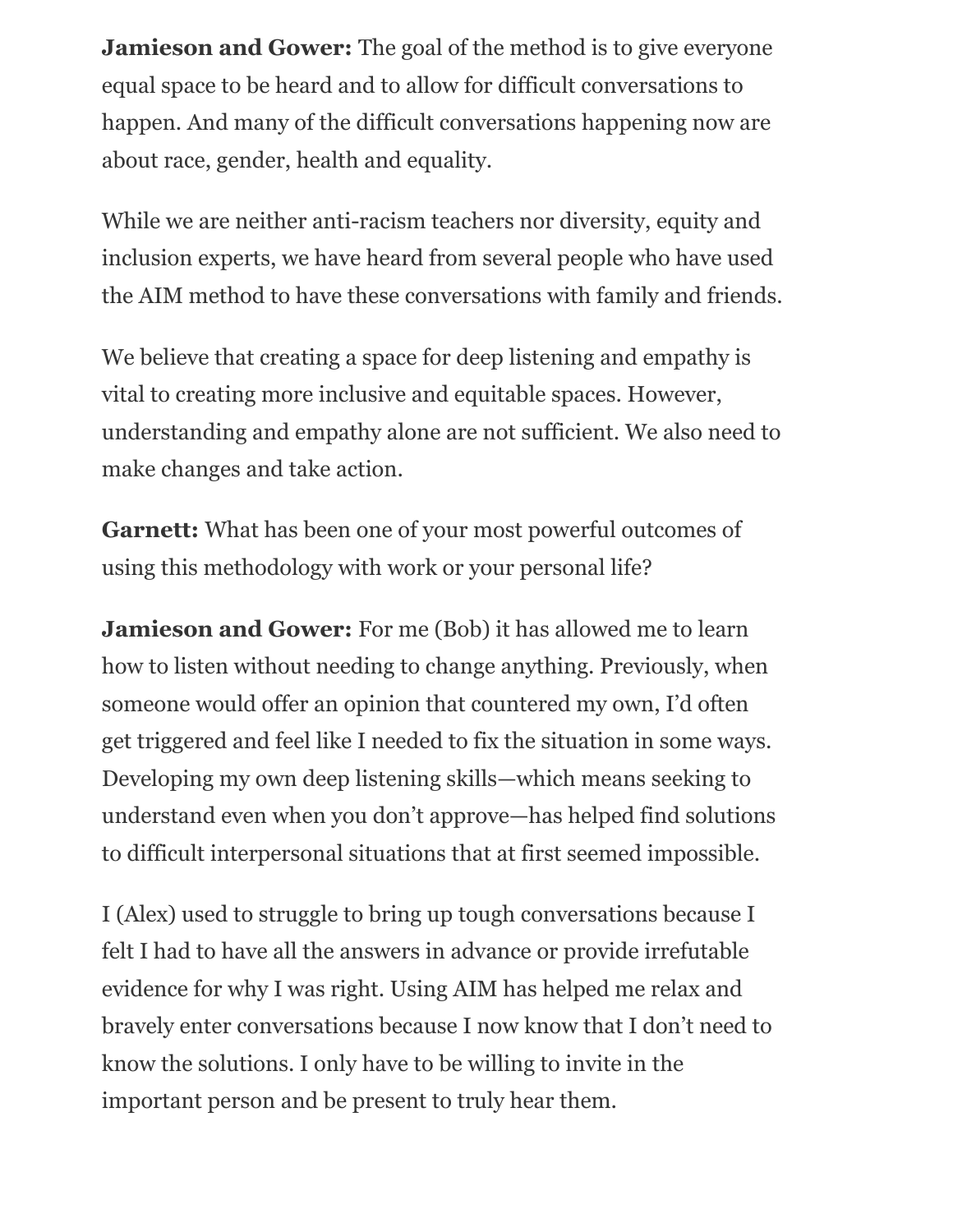**Garnett:** Are there certain conditions that make this tool most effective? What are those?

**Jamieson and Gower:** Using the method as a deliberate practice is key—much like a musician playing scales. This means making enough time, being undistracted, and not intoxicated, hungry or upset (if at all possible). Do your best to come into the process with an open mind and open heart—treat it as important but not urgent.

We talk about A-HA!, an acronym meaning Angry, Hungry, Alcohol. Put off the conversation, or any tough topic or argument, until everyone is fed, sober, calm and well-rested.

I also recommend sharing the four-step process in advance when you invite someone to the specific topic to be discussed. Give them the cheat sheet from our book, and ask them if they will schedule a specific time with you to walk through the steps together. Giving someone advanced prep time is really helpful because this is a new topic, and it feels generous rather than springing it on someone.

**Garnett:** If someone wanted to use this method with their executive team today, how would you suggest that they attempt this with a group larger than five?

**Jamieson and Gower:** It's all about how much time you have and how to optimize for effective listening. The more people you have in a group, the harder it can be for each person to be heard and the process will take longer too. We've run this effectively with as many as 15 people in a single group, but this requires a bit of forethought and effective timekeeping. Big groups are especially suited to the Post-it note process mentioned earlier. You can also save time by giving people the prompt questions ahead of time and asking that